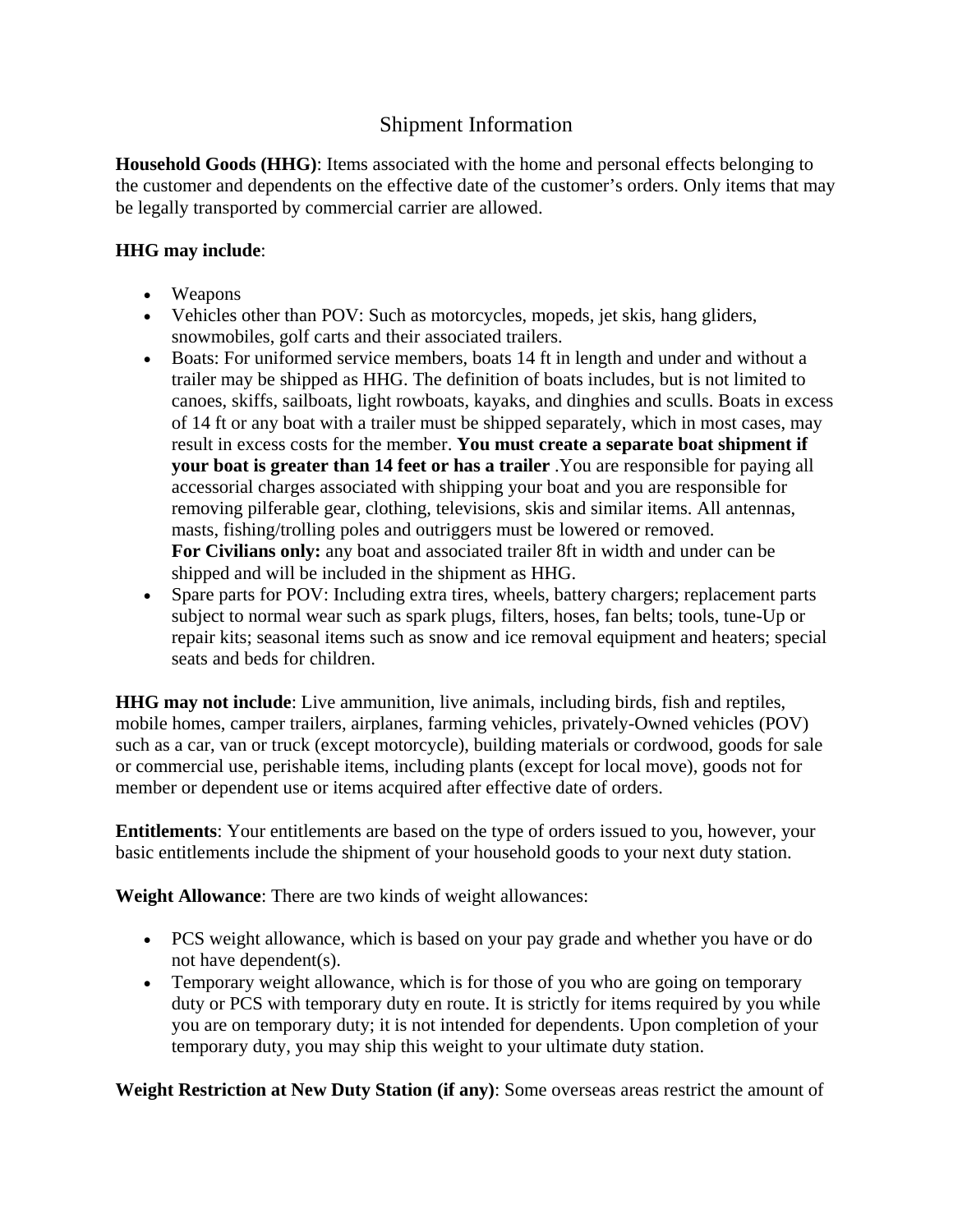weight you are authorized to ship. Review the personal property consignment guide to view if there are any types of shipping restrictions based on your shipments destination. You are authorized to store your personal property at government expense or your personal property to a designated location if a weight restriction is in place.

**Excess Cost**: It is your responsibility to reimburse the government for any excess cost incurred by your shipment(s). You will be required to pay excess cost:

- If you exceed your authorized weight allowance, either on your PCS or temporary weight allowances.
- If you choose to ship to other than an authorized place and it costs more to do so.
- If you request special services such as special routing, special loading, or any other services not provided under ordinary rates.
- If you request more than one household goods shipment from the same point of origin to the same point of destination.
- If you ship unauthorized articles in a shipment which are discovered after pickup.
- If you or your agent are not at the scheduled pickup or delivery address when movers arrive.

**Pickup Date and Required Delivery Date**: As part of your application you will be requested to submit a timeframe you are available for packing and pickup. Based on these dates, weight of your shipment, and destination location, DPS will provide you the estimated arrival date of your shipment. You will discuss with the TSP the dates of your pack, pickup, and delivery dates.

# **Mode/Method of Shipment**:

- Household goods will be packaged/wrapped/tagged inside your home, then loaded into wooden containers for overseas moves or loaded in a truck for CONUS moves.
- It will be shipped by surface mode, in almost every instance.
- You will be contacted by a transportation service provider (TSP) once your shipment has been booked. You will discuss with the TSP the date and time of your pack and pickup days.

# **Unauthorized Items and Disposal of Useless Items**:

- Hazardous, or corrosive, or flammable materials, ammunition, building materials, or items not belonging to you or your dependents, or items or products for your own private business are not authorized for shipment.
	- Propane gas tanks are unauthorized in your shipment.
- For lawn mower, you must not only drain the fuel but the oil as well.
- For motorcycle, drain fuel, disconnect terminal from battery, and tape it. Oil may remain in the tank, but make sure there is no leakage. If you are putting motorcycle into longterm storage (NTS), remove the battery.
- To ship a motorcycle, we will need a copy of the title or release letter from the lender. Provide us also with the make, model and vehicle identification number and the cc of the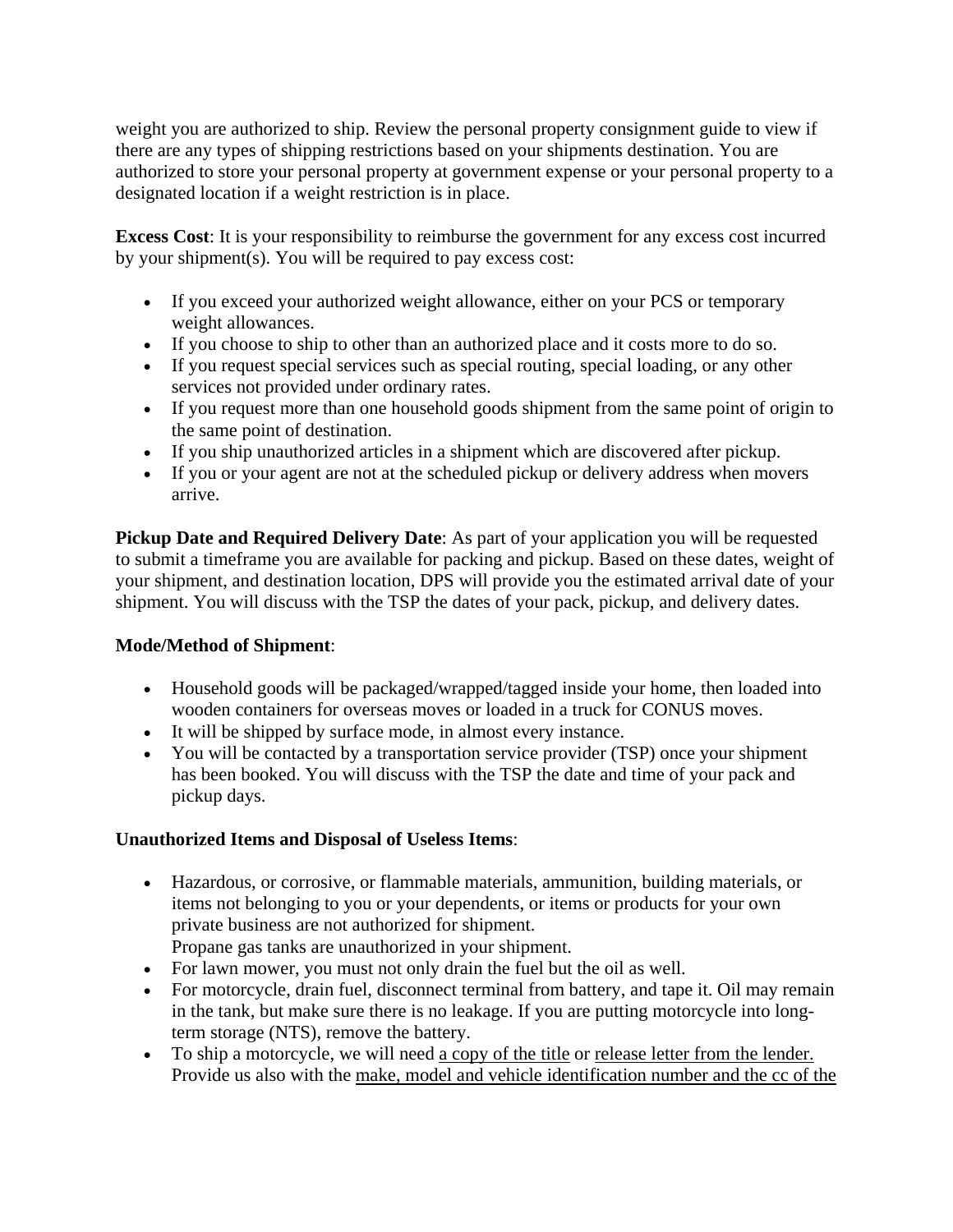#### motorcycle.

**Professional Books, Papers, and Equipment**: These are items required to perform your official duties such as:

- Reference books
- Papers and material, instruments, tools and equipment
- Specialized clothing such as diving suits, flying suits, band uniforms (exclude regular uniforms)
- MARS equipment: You must certify that you are an active MARS member and all equipment qualifies for MARS use.
- Exclude items that will not be used at next or some future assignment (exception: retirees and most separates).
- Do not include spouse's professional items.
- Separate your professional gear from the rest of your household goods, so that they may be packed, weighed and marked separately, and listed as professional books, paper and equipment on your inventory.
- Your weight allowance will not include the weight of your professional gear.

**Servicing/Deservicing of Appliances**: It is your responsibility to get your household goods ready before the packout date.

- You must disconnect all appliances.
- The hose to your washer should be unhooked and water drained.
- Refrigerator, freezer and air conditioners should be cleaned and dry prior to pack date.
- Water bed should be drained completely, no water dripping on pack date or movers will not pack it.
- Leave china in cabinet and clothes in dressers and closets; do not remove.
- If you have original containers available place them next to the items and have movers pack them.
- Do not pack anything. It is the carrier's responsibility.
- If you have a brand new item, do not unpack it; carrier will annotate it as such and will not assemble items for you at destination.
- Outdoor items such as swing set, playground equipment, utility shed, and chain link fence must be disassembled by you. Chain link fence must be rolled.
- Outdoor TV antenna must be brought down by you.
- Whatever you disassemble or are required to do so, you must assemble at destination. Whatever the movers disassemble, they are required to assemble at destination.
- Secure items that you will be taking with you, such as: Plane tickets, important papers, jewelry, etc. Do not leave them in the house.
- If you have more than one shipment, segregate the items. Do not release your unaccompanied baggage items with your household goods, if you have a separate application for it. If you decide to ship your unaccompanied baggage shipment with your household goods shipments, you must cancel it 48 hours prior to scheduled pack date or you will be paying a dry run charge.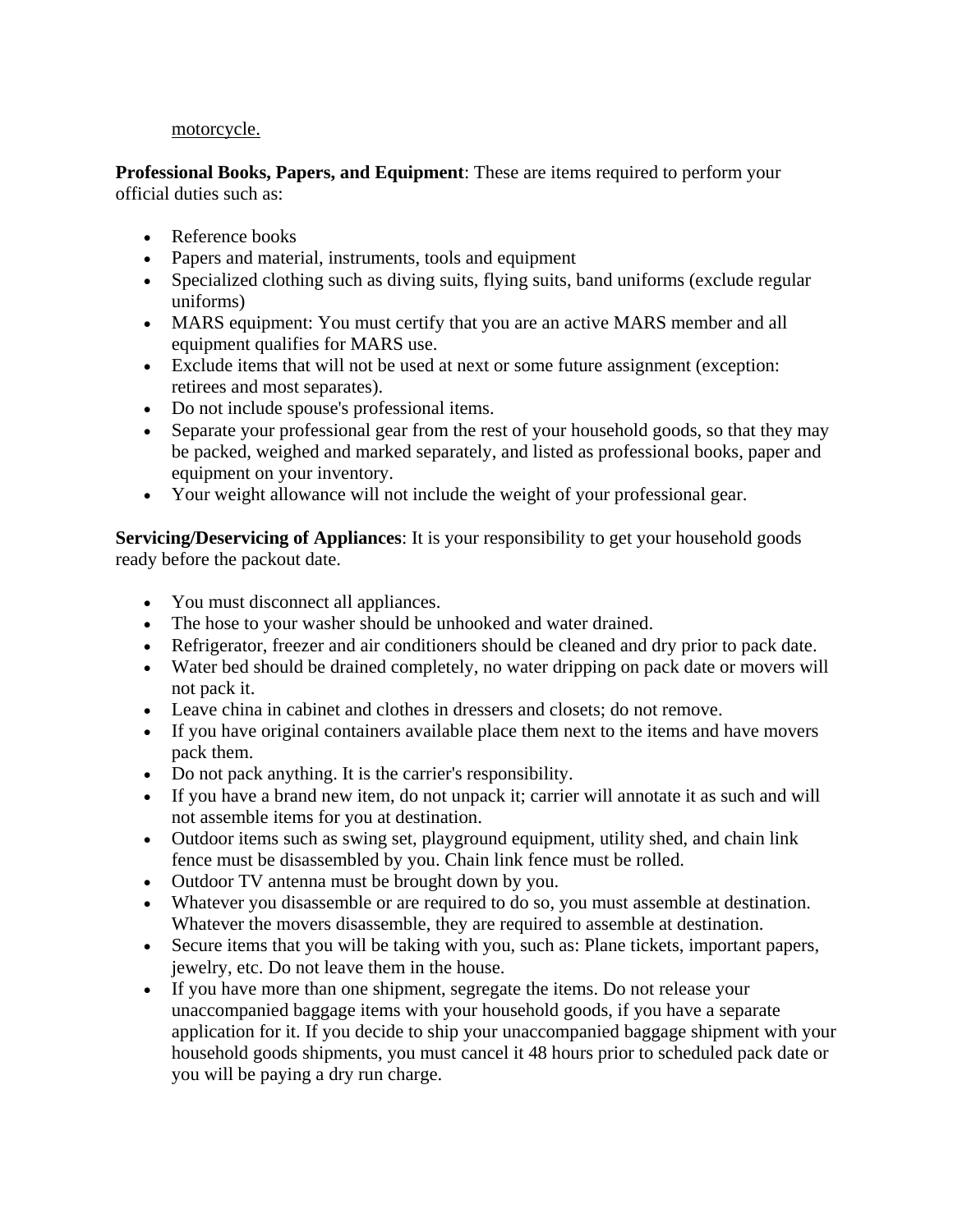**Temporary Storage**: (Short term storage that is part of HHG transportation) Temporary storage may be authorized at origin, intransit, or at destination.

- This type of storage is in connection with shipment, i.e. You must designate a city and a state and take delivery. You may have 90 days temporary storage.
- If you need to have additional storage time, request an extension from the destination transportation office.
- Civilians are authorized storage-in-transit in connection with authorized HHG transportation. The Member may requests (in writing) an additional period, NTE 90 days, that is authorized/approved by a Service/Defense Agency designated official. If no additional storage is authorized/approved, the employee is financially responsible for the additional storage expense. (The maximum storage time limit for Civilians will NTE 180 days).
- Once authorized temporary storage period expires, you must bear the cost for further storage and make payment directly to the storage company.
- **Domestic**:

The TSP's responsibility for a shipment and its liability under the bill of lading for a shipment in SIT shall terminate, and the warehouse shall become the final destination of the shipment, on midnight of the day specified in the notice which the TSP receives through DPS advising that the government nature of the shipment will terminate.

• **International**:

Temporary storage will be for a period not to exceed 90 days unless additional storage is authorized by the PPSO. When the shipment is not removed from SIT during the period authorized by the PPSO, the TSP liability will terminate at midnight of the last day the TSP or warehouseman receives notice from the PPSO (via DPS and/or in writing) that the entitlement has ended. The Government bill of lading character of the shipment will cease, the warehouse will be considered the final destination point of the shipment, the warehouseman will become the agent for the shipper, and the shipment then becomes subject to the rules, regulations, charges, and liability of the warehouseman.

Refer to **JTR/JFTR Definitions** for additional explanation of Storage in Transit (SIT).

**Checking Inventory at Origin and Destination**: You will be asked to sign the household goods descriptive inventory. This is an important document, because it will provide supporting evidence, in the event you must file a claim for loss and damage.

- As the packers pack your goods, they will assign symbols or abbreviations next to items being packed. These symbols document pre-Existing damage to your property, and are explained on top of the inventory. The numbers indicate the location of the damage.
- If you disagree with the packers on the descriptive symbols he assigns to your property, circle the number and in the remarks section of the document, put your own description of the item in question.
- Before you sign the inventory, go through the house, checking the closets and cabinets to see that everything has been packed. You should be provided a legible copy of the inventory.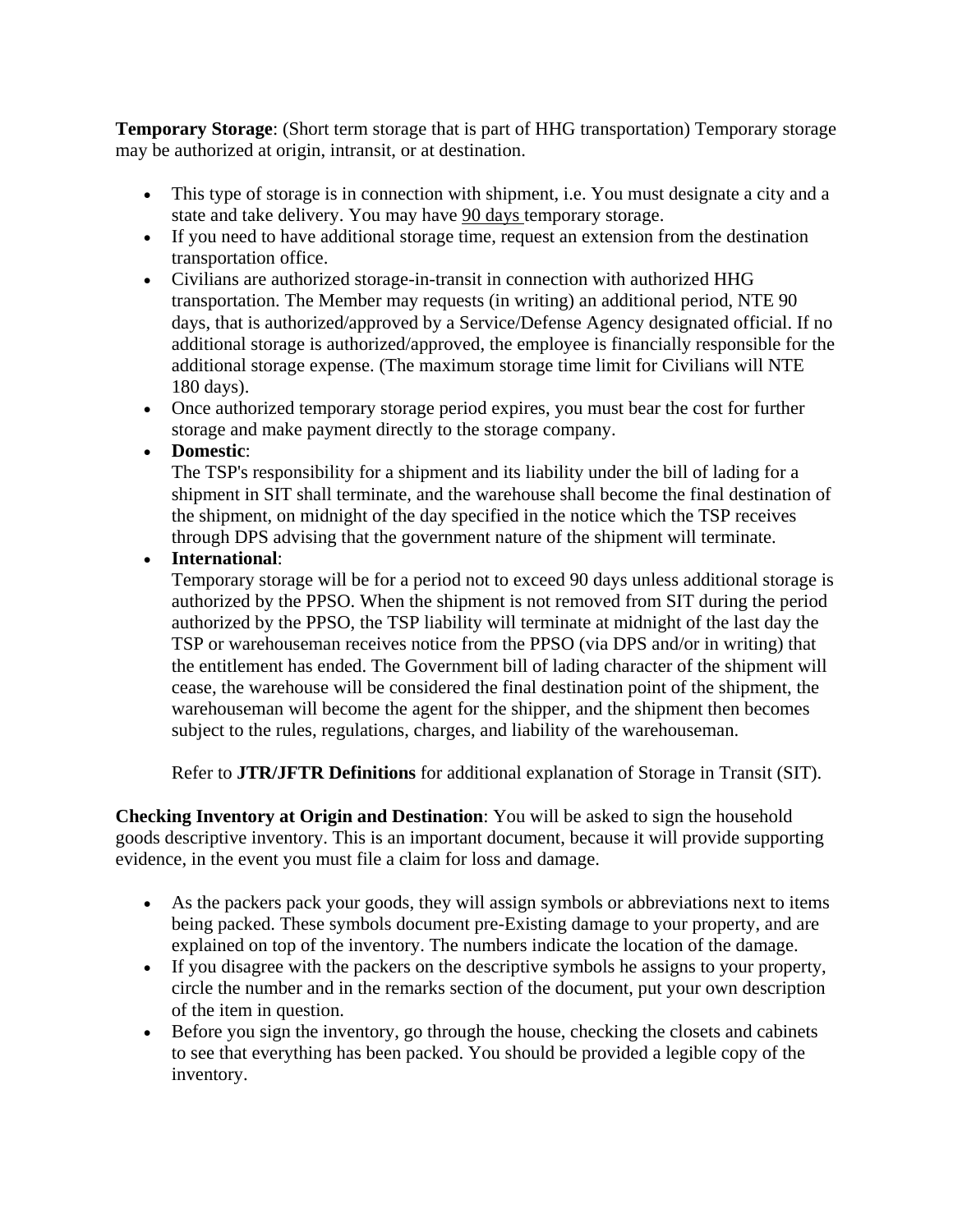**Checking DD form 619, Statement Of Accessorial Services Performed, Prior to Signing**: Check this form for accuracy before signing.

- Never sign a blank copy.
- Verify the quantity, type of containers, and any accessorial services identified by the TSP.
- New cartons must be used for clothing, linens, bedding, mattresses, and box springs. Used cartons may be utilized for other items but must be in good condition. All marks pertaining to a previous shipment must be obliterated.

**Signing Delivery Documents**: It is your responsibility to sign the delivery documents immediately upon delivery of property.

• Boxes showing exterior damage should be unpacked and examined for interior damage. Boxes containing high-Value/highly pilferable items should always be opened in the presence of the TSP and the contents inventoried before the TSP is released. Make sure the TSP records missing/damaged items on all copies of the inventory and notice of loss/damage at delivery.

**Contacting the Destination Transportation Office**: Contact the destination transportation office immediately upon arrival to give a point of contact for when your property arrives.

**Change in Orders or Factors That Could Affect Delivery**: If your orders are changed, notify the transportation office at your point of origin and destination.

# **Extra Pickup or Delivery Charges (when applicable**:

- Military members are entitled to extra pickup and delivery. If you have goods in government or commercial storage at your own expense or if you have professional books at your office, you may have this extra pickup.
- At destination, you are also authorized a partial delivery of certain items from your household goods shipment. If you intend to request a partial delivery, you must identify this on your shipment request, so that your application form can be so noted. Prior to the scheduled pickup date, it is your responsibility to separate these items from the rest of the household goods and identify these items as partial delivery items to the packers. If you fail to do so, you will be held responsible for the handling cost for the removal of these partial delivery items.
- Civilian employees of the government are not authorized ext

**Designation of Agent to Release or Accept Property in Absence of Member**: You may designate your spouse, a relative, or a friend to release or accept your shipment, but their name must appear as an agent in your application. If not, then the person you have selected must have a power of attorney or written authorization from you, which must be notarized or counter-Signed by a commissioned officer.

**Documentation**: The documents you receive after submitting your application and from the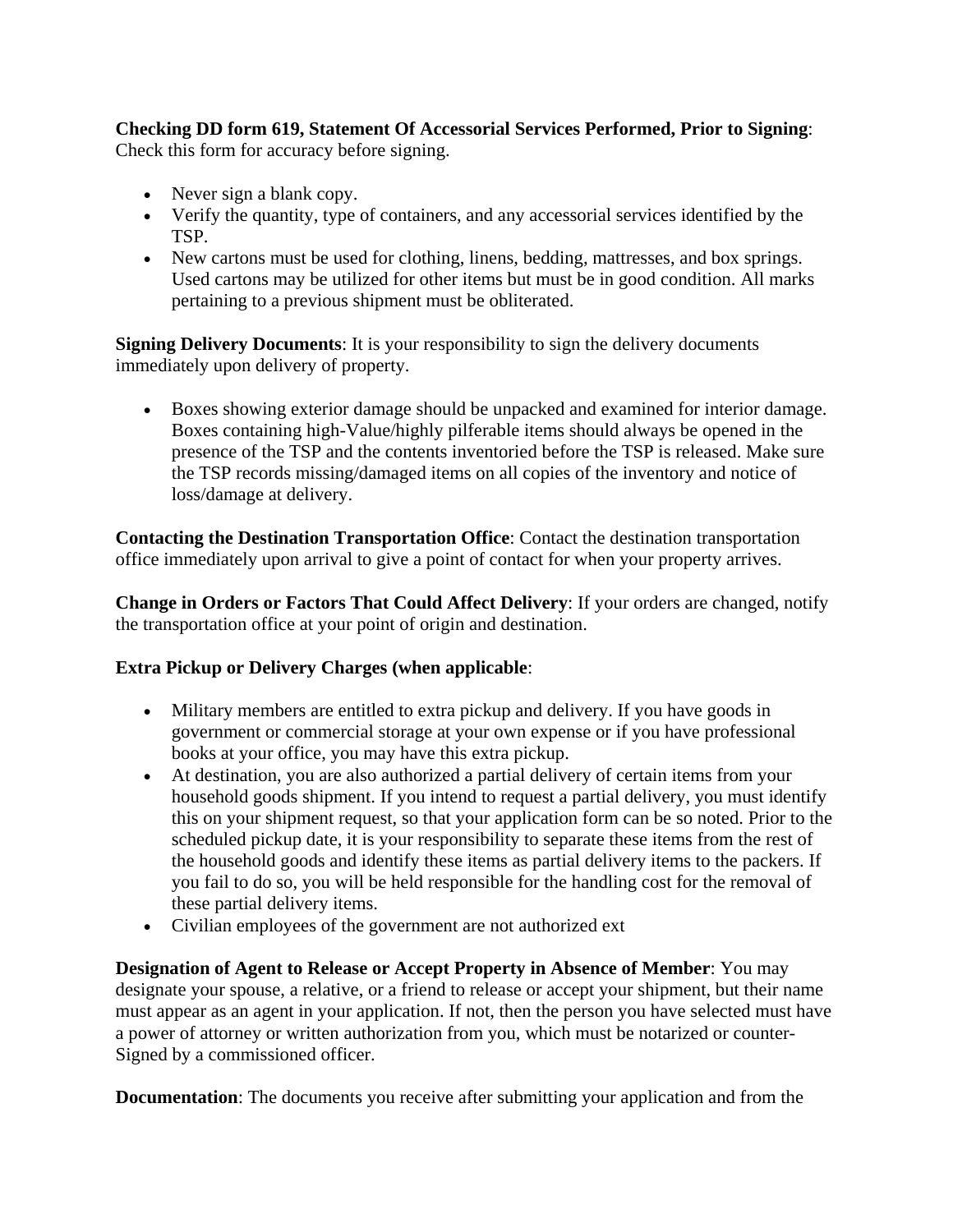transportation service provider are important to you. We suggest that you take these and other important personal documents, like birth certificates, marriage licenses, school and medical records, with you.

## **Ensuring Personal Property Is Clean**:

- Ensure your personal goods are pest and bug-Free. If your goods are infested, you may incur additional costs before they can be moved.
- If your move needs to be rescheduled because of pests, you will be liable for those additional costs as well.
- Also, please read information on [gypsy moths](http://www.aphis.usda.gov/lpa/pubs/pub_phgmoth.pdf).

### **Alcoholic Beverages**:

JTR (C5165-I) JFTR (U5330-I) Alcoholic beverages transportation as HHG must conform to 27 USC  $\overline{n}$ S122 which states:

Sec 122 - Shipments into States for possession or sale in violation of State law The shipment or transportation, in any manner or by any means whatsoever, of any spirituous, vinous, malted, fermented, or other intoxicating liquor of any kind from one State, Territory, or District of the U.S., or place noncontiguous to but subject to the jurisdiction thereof, into any other State, Territory, or District of the U.S., or place noncontiguous to but subject to the jurisdiction thereof, or from any foreign country into any State, Territory, or District of the U.S., or place noncontiguous to but subject to the jurisdiction thereof, which said spirituous, vinous, malted, fermented, or other intoxicating liquor is intended, by any person interested therein, to be received, possessed, sold, or in any manner used, either in the original package or otherwise, in violation of any law of such State, Territory, or District of the U.S., or place noncontiguous to but subject to the jurisdiction thereof, is prohibited.

**Weapons and Ammunition**: The shipment of firearms is subject to various laws and regulations and you must comply with all local, state, and federal laws. Here are some basic guidelines when you ship firearms:

- Make the firearm inoperable by removing the bolt, firing pin, trigger assembly and other arming parts.
- Completely describe the firearm on the inventory to include make, model, serial number and caliber or gauge.
- Remember, you may not ship ammunition.

If you are moving overseas, you must abide by the host country's laws as well. Refer to the [Personal Property Consignment](https://training.dps.mtmc.gov/ppcig) guide in your application to view any restrictions.

**Liability, Claims, and Protection**: Your shipment has full replacement value coverage. TSP liability is determined by \$5,000 per shipment or \$4.00 times the net weight for household goods or gross weight for unaccompanied baggage, whichever is greater, up to a maximum of \$50,000.